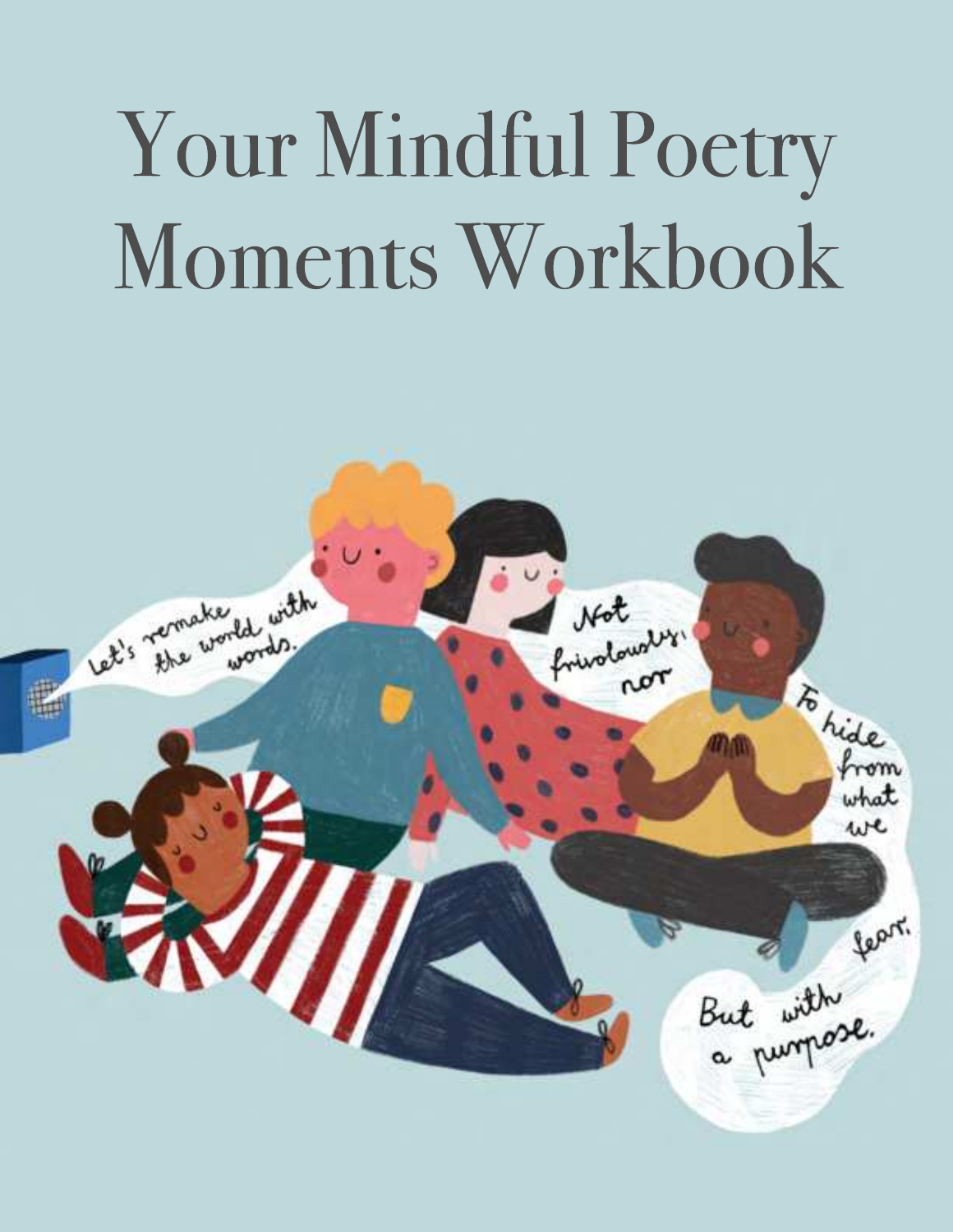### Mindful Poetry Moments Playlist 2020

**NOTE: Weeks 1-4 are appropriate for all ages. The additional 5th week may be more appropriate for classroom use with students in the 4th or 5th grade and older.** 

#### *For the 5th week, we have given you an alternate Mindful Music Moments selection if you prefer it for younger students.\**

#### **Week 1 (Begins March 30):**

Carrie Newcomer, [Three Gratitudes](https://onbeing.org/poetry/three-gratitudes/)

We feel this is a wonderful poem for all ages.

#### **Week 2:**

Gregory Orr, [Let's Remake the World with Words](https://onbeing.org/poetry/lets-remake-the-world-with-words/)

Gregory Orr shares that the poem To remake the world with words is about "becoming aware of the world that we inhabit everyday-- to wipe away the dust of "everydayness" that has us not seeing things that are around us, not seeing or feeling the world we live in. The way sometimes after a heavy rain when the sun comes out everything seems washed and fresh and radiant."

*\*Note: the interview we link to includes a story about Gregory killing his brother in an accidental shooting.* 

#### **Week 3:**

Aimee Nezhukumatathil, [On Listening to Your Teacher Take Attendance](https://onbeing.org/programs/a-poem-about-what-grounds-you/#transcript)

"On Listening to Your Teacher Take Attendance," introduces the theme of multicultural identity, girlhood grace and the feelings of otherness as her teacher mispronounces her non-Western name.

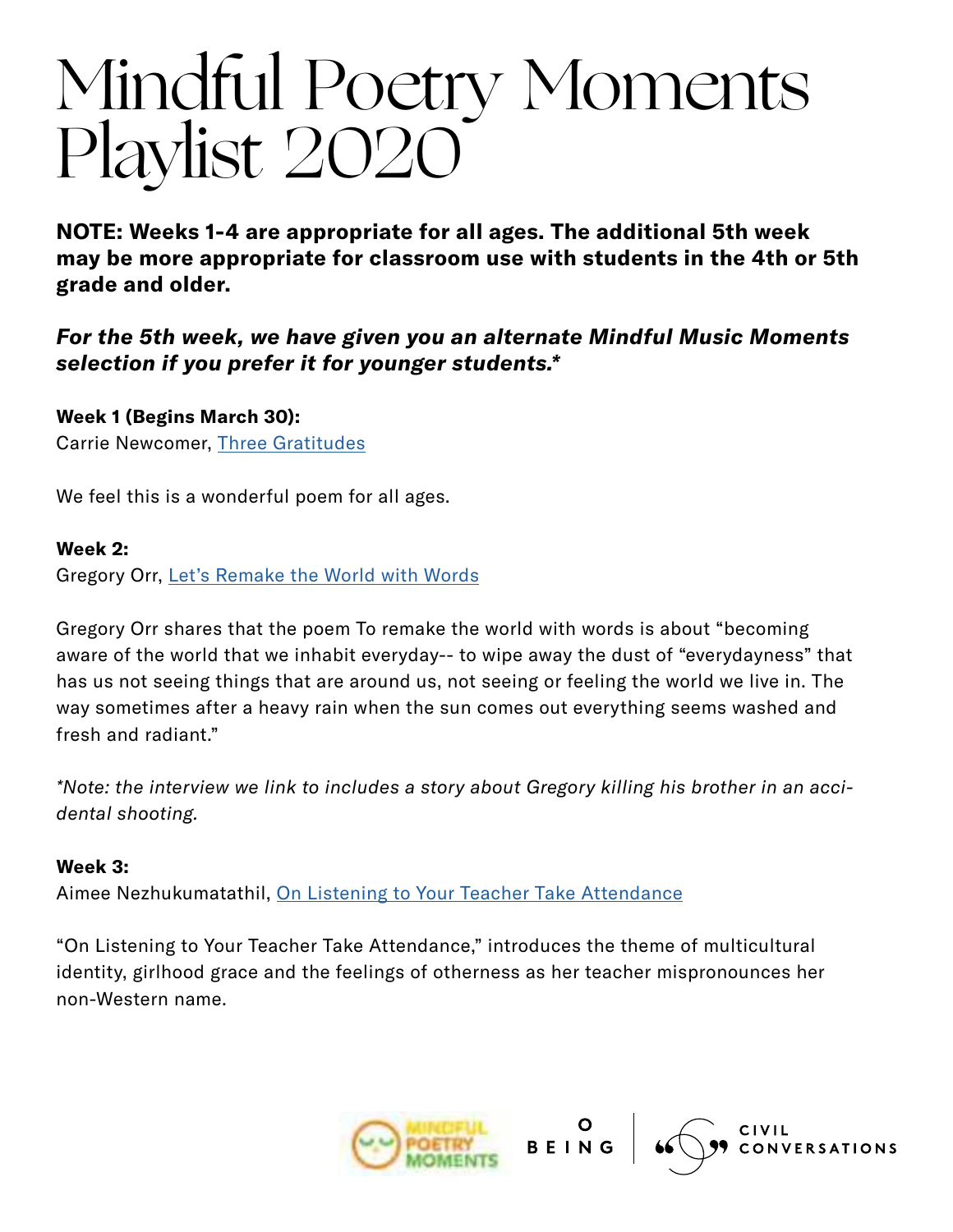### Mindful Poetry Moments Playlist 2020

#### **Week 4:**

Naomi Shihab Nye, [Alive](https://onbeing.org/poetry/alive/)

#### **Week 5:**

Brad Aaron Modlin, [What You Missed That Day You Were Absent From Fourth Grade](https://onbeing.org/poetry/what-you-missed-that-day-you-were-absent-from-fourth-grade/)

#### From Brad –

"Maybe you have feelings and big questions that are hard to talk about. Maybe you sometimes stay awake worrying instead of sleeping. Or you think your life could be more peaceful than it is. Those nights are part of what this poem is about. Since it was published, many people—strangers—have written me to say that they have found connection to the poem, that they recognize their own experiences in it. I think when the big questions seem too confusing, or we feel lonely in the dark, we can take comfort knowing that we aren't actually alone. We are kept company by all the people who are also lying awake, hoping for the answers that may arrive slowly. We just can't see these companions because they are in their own beds in their own homes."

*\*Note: This poem may not be suitable for younger listeners. There is a line that mentions the teacher smoking a cigarette. Please preview for your audience.* 

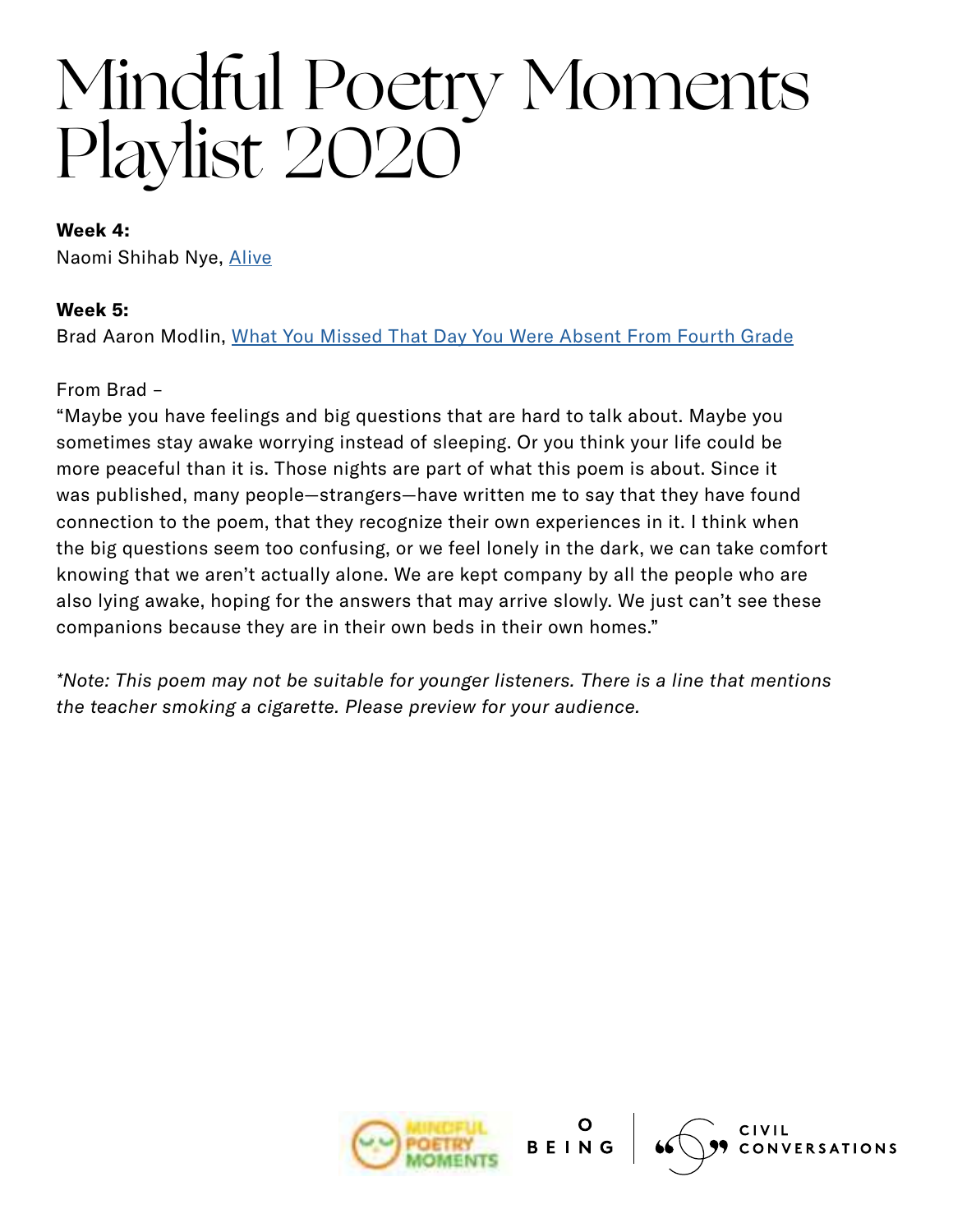### Resources

#### **The On Being Project Resources**

#### *On Being Episodes feat. Poetry*

On Being: [Carrie Newcomer – A Conversation With Music](https://onbeing.org/programs/carrie-newcomer-a-conversation-with-music/) [On Being: Gregory Orr – Shaping Grief with Language](https://onbeing.org/programs/gregory-orr-shaping-grief-with-language/) [Poetry Unbound: A Poem About What Grounds You](https://onbeing.org/programs/a-poem-about-what-grounds-you/#transcript) [On Being: Naomi Shihab Nye – Your Life is a Poem](https://onbeing.org/programs/naomi-shihab-nye-your-life-is-a-poem-mar2018/) [Poetry Unbound: A Poem For What You Learn Alone](https://onbeing.org/programs/a-poem-for-what-you-learn-alone/)

#### *Other Poetry-Related Resources from The On Being Project*

[Starting Point: Poetry, the Human Voice](https://onbeing.org/starting-points/poetry-the-human-voice/) [Poetry Unbound Series](https://onbeing.org/series/poetry-unbound/) [Library: Poets & Poetry](https://onbeing.org/libraries/poets-poetry/) [Civil Conversations Project](https://onbeing.org/civil-conversations-project/) [Starting Point: Poetry for Tumultuous Times](https://onbeing.org/starting-points/poetry-for-tumultuous-times/)

#### **Other Online Resources**

*National Poetry Month*  [Homepage](https://www.poets.org/national-poetry-month/home) [Teacher Resources](https://www.edutopia.org/blog/national-poetry-month-teacher-resources-matt-davis)

#### *Poetry Foundation*

[Learning Lab](https://www.poetryfoundation.org/learn) [Poems for Children](https://www.poetryfoundation.org/poems/browse#page=1&sort_by=recently_added&filter_poetry_children=1) [Poems for Teens](https://www.poetryfoundation.org/learn/teens) [Teacher Resources](https://www.poetryfoundation.org/learn/resources#teacher)

*Academy of American Poets* [Teacher Resources](https://www.poets.org/poetsorg/materials-teachers) [Teach This Poem](https://poets.org/teach-poem)

*Dodge Poetry* [Resources for Teachers](http://www.dodgepoetry.org/about-us/poetry-resources-for-teachers/)



BEING



CIVIL<br>CONVERSATIONS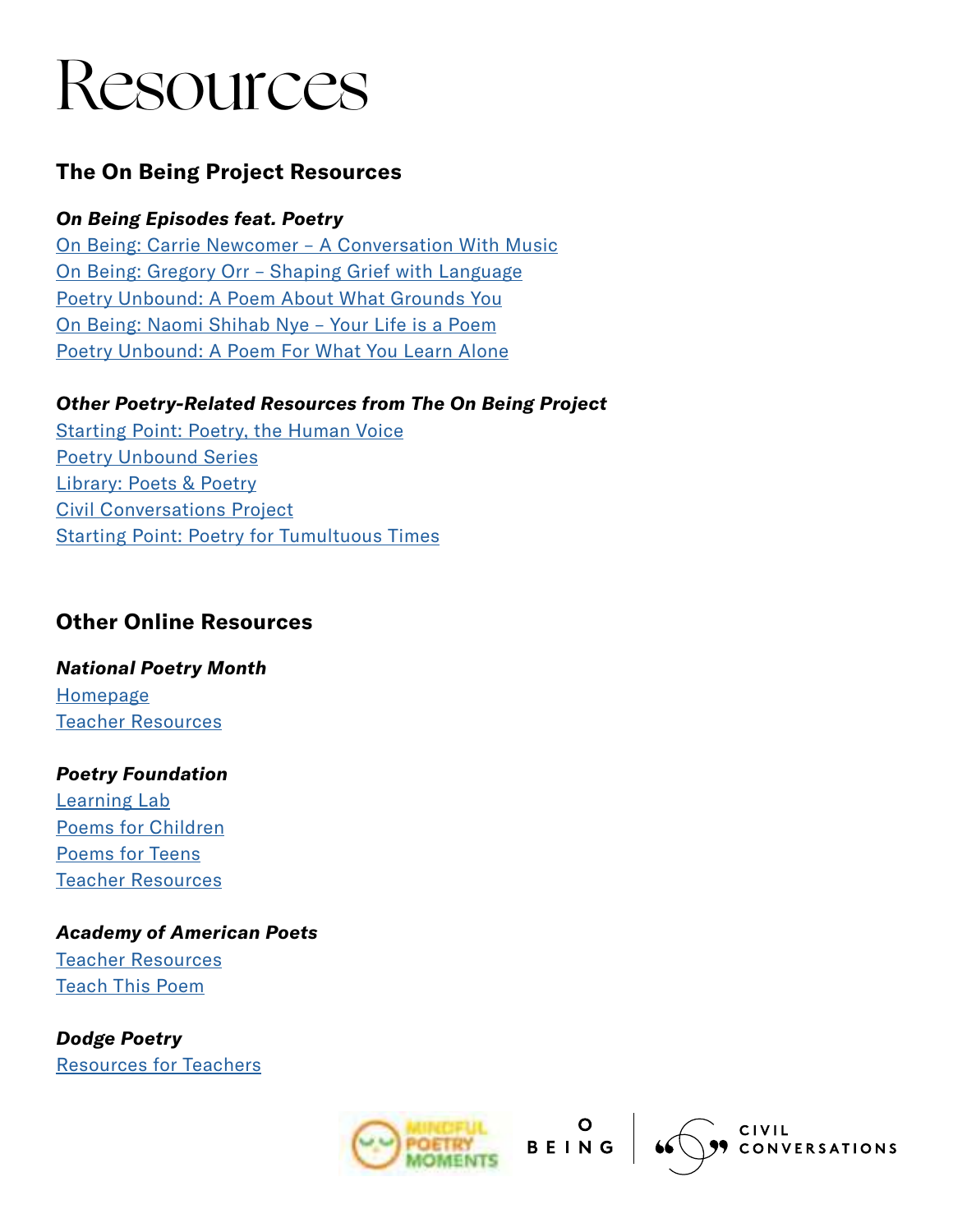

#### **Other Online Resources (cont'd)**

*Edutopia* [Online Poetry Resources](https://www.edutopia.org/blog/online-poetry-resources-monica-burns
)

*Poetry Out Loud* [Teacher Resources](https://www.poetryoutloud.org/teaching-resources/)

*Scholastic* [Teaching Resources and Classroom Ideas](https://www.scholastic.com/teachers/collections/teaching-content/poetry/)

*National Education Association* [Bringing Poetry to the Classroom](http://www.nea.org/tools/lessons/bringing-poetry-to-the-classroom-grades-K-5.html)

*Poetry 180*  [Project Website](https://www.loc.gov/poetry/180/p180-more.html)

*Center for Courage and Renewal* [Poetry Resources](http://www.couragerenewal.org/poetryresources/)

*Facing History and Facing Ourselves* [Poetry Resources](https://www.facinghistory.org/resource-library?search=poetry)

#### **Books**

*[Leaping Poetry](https://www.harpercollins.com/9780060955090/wishes-lies-and-dreams/) by Robert Bly*

*[Wishes, Lies, and Dreams](https://www.harpercollins.com/9780060955090/wishes-lies-and-dreams/) by Kenneth Koch*

*[Poetry Handbook](https://www.hmhbooks.com/shop/books/A-Poetry-Handbook/9780156724005) by Mary Oliver*

*[Triggering Town](https://books.wwnorton.com/books/978-0-393-33872-0/) by Richard Hugo*







CIVIL<br>CONVERSATIONS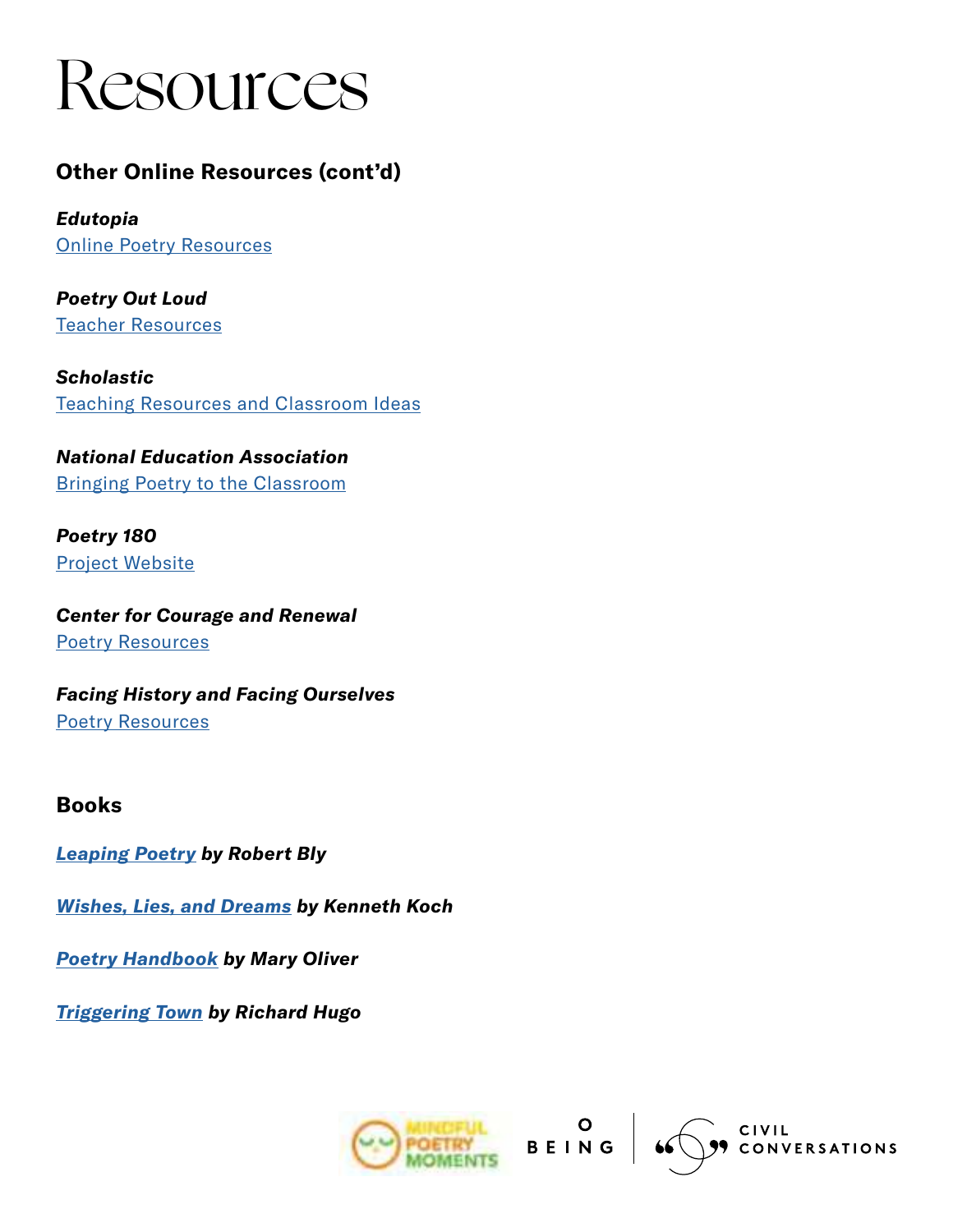

This poetry lesson was created by **[Mindful Music Moments](https://www.thewell.world/mindful-music/become-a-mindful-music-moments-school-partner)** in collaboration with [The On Being Project](https://onbeing.org) for National Poetry Month 2020. Each week offers students and teachers alike the chance to pause and reflect on poetry's ability to encounter ourselves, the world, and the mystery of each other.

#### **About The Poet:**

Learn more about Carrie Newcomer at [The On Being Project](https://onbeing.org)  and [on her website](https://www.carrienewcomer.com/about).

#### **Poetry Prompt:**

Carrie Newcomer suggests this exercise:

"Try this for one week. At the end of each day write down at least eight small details you noticed within the previous 24 hours. At the end of each list write the words "Thank you."

Read more about what Carrie wants you to know about Three Gratitudes on this response template.

**Poem:** "Three Gratitudes" **Poet:** Carrie Newcomer **Written:** 2013 **Partner:** The On Being Project

#### **Carrie Newcomer is a Grammy and Emmy-winning singersongwriter, artist, poet and educator. She lives in the woods of southern Indiana with her husband and two shaggy dogs.**

Day 1: For our first day, let's just settle into listening to this poem. Breathe deep and notice how it makes you feel.

Day 2: Carrie wrote to us to tell you "In a song or a poem we can point toward something extraordinary and shimmering that lives below the surface of ordinary things." As you listen today, what ordinary things do you notice in the poem?

Day 3: Today, after listening to "Three Gratitudes," we are going to sit in silence for one minute. During this time, think of three simple things you are grateful for.

Day 4: There is scientific evidence to show that people who practice gratitude, or feeling grateful, have improved health and wellness. Today, as you listen, place your hand on your heart, smile, and pay attention to what gratitude feels like in your body.

Day 5: This is our last day to listen to "Three Gratitudes." If this poem were a gift you could give someone, who would you want to give it to and why?



BEING

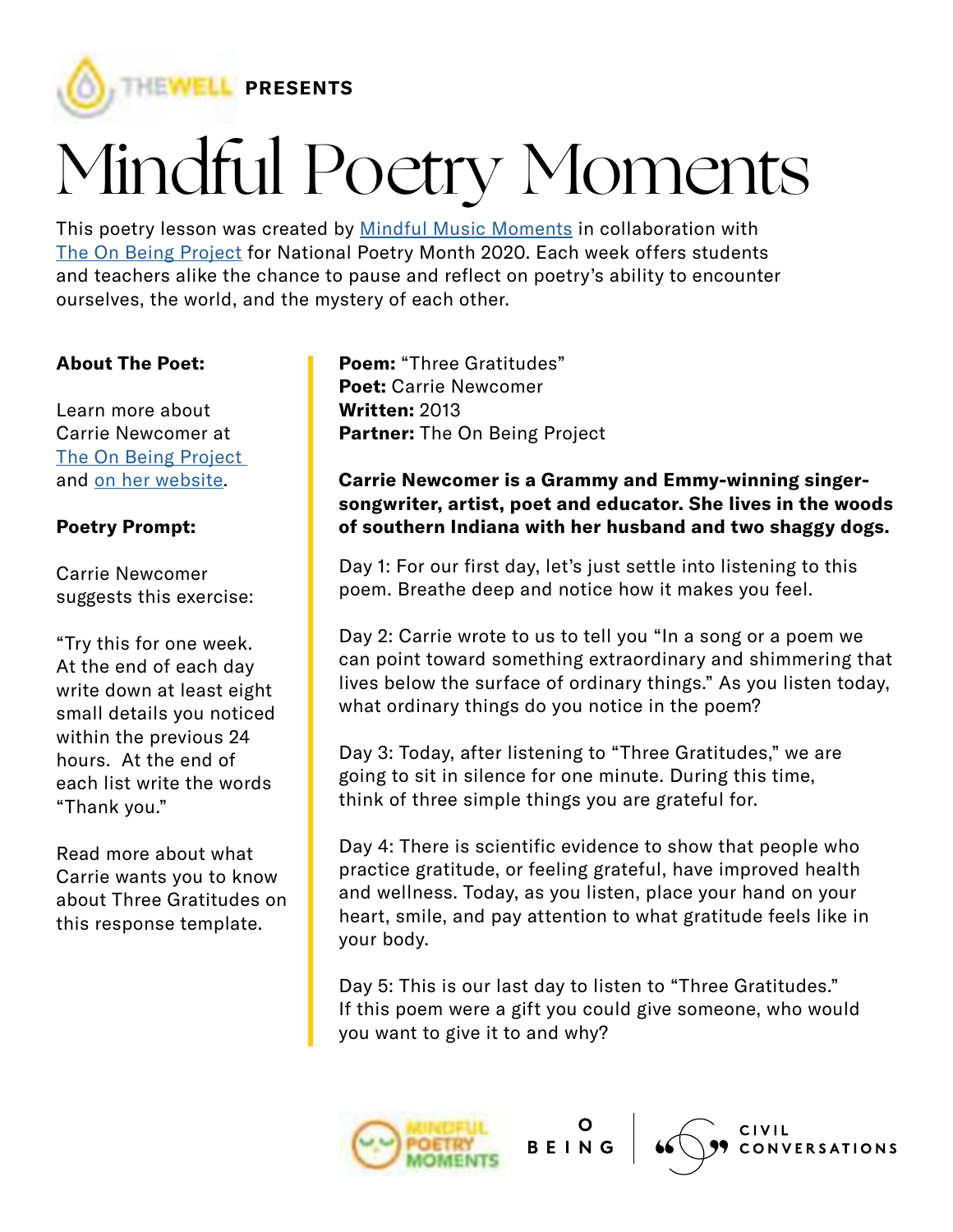## Three Gratitudes

#### **By Carrie Newcomer**

Every night before I go to sleep I say out loud Three things that I'm grateful for, All the significant, insignificant Extraordinary, ordinary stuff of my life. It's a small practice and humble, And yet, I find I sleep better Holding what lightens and softens my life Ever so briefly at the end of the day. Sunlight, and blueberries, Good dogs and wool socks, A fine rain, A good friend, Fresh basic and wild phlox, My father's good health, My daughter's new job, The song that always makes me cry, Always at the same part, No matter how many times I hear it. Decent coffee at the airport, And your quiet breathing, The stories you told me, The frost patterns on the windows, English horns and banjos, Wood Thrush and June bugs, The smooth glassy calm of the morning pond, An old coat, A new poem, My library card, And that my car keeps running Despite all the miles. And after three things, More often than not, I get on a roll and I just keep on going, I keep naming and listing, Until I lie grinning, Blankets pulled up to my chin, Awash with wonder At the sweetness of it all.



BEING

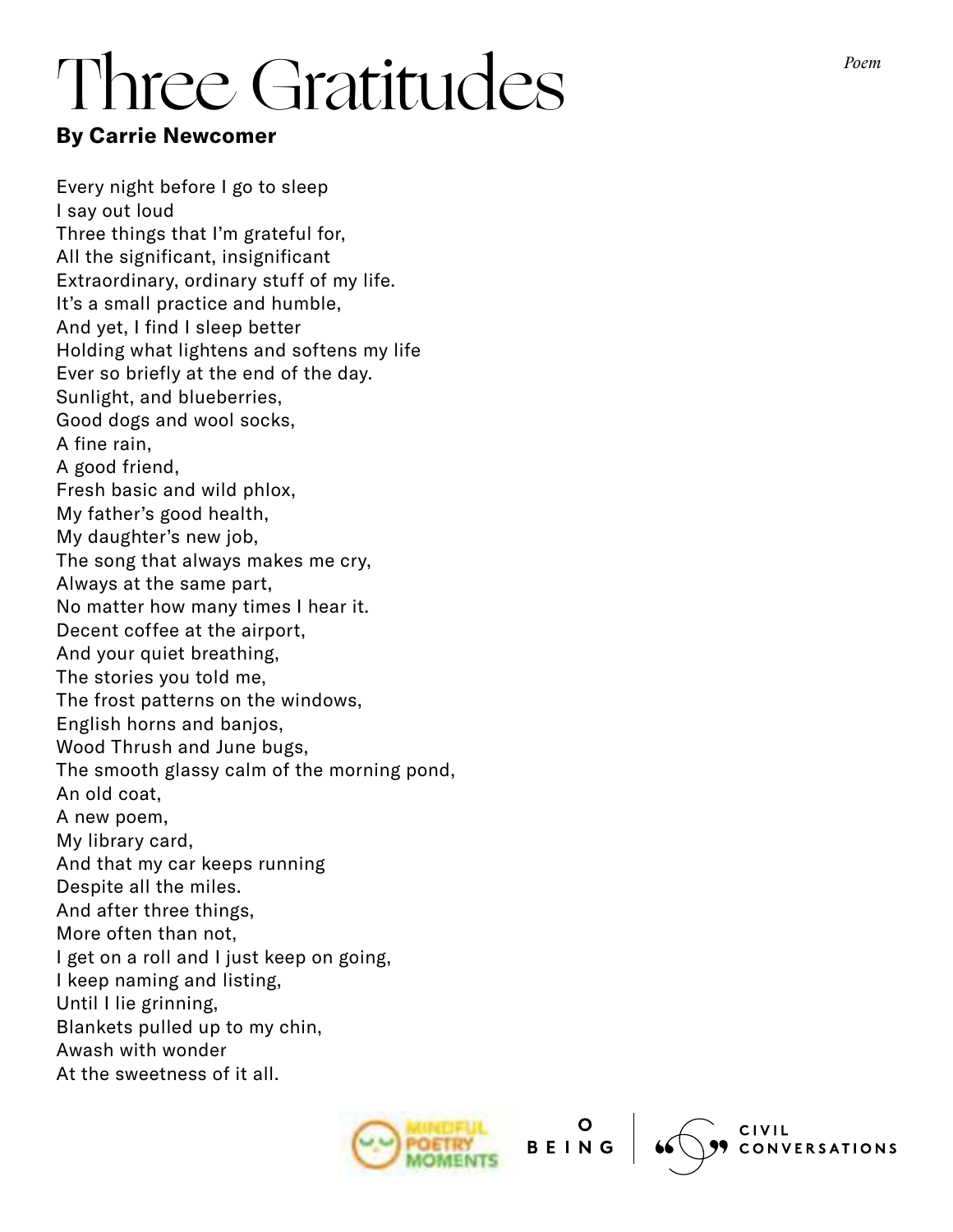## **Three Gratitudes**

#### **By Carrie Newcomer**

From poet Carrie Newcomer: "In a song or a poem we can point toward something extraordinary and shimmering that lives just below the surface of ordinary things.

This poem was created to read like a list or litany of gratitude, a window into the power of paying attention and lightly holding what we have seen. When teaching songwriting workshops I've had people tell me, "There is nothing too exciting or momentous about my story, I'm just from Ohio (or insert small town here)."'" But I have never met a person without an important and moving story to tell, never once. Contained within you are ordinary moments of deep meaning, of love and loss, delight and bewilderment, grief, disappointment, courage and hallelujah. There is a story in the small things and a clarity that happens when we frame our lives with a kinder and more grateful lens."'"

Try this for one week. At the end of each day write down at least eight small details you noticed within the previous 24 hours. At the end of each item write the words "Thank you."

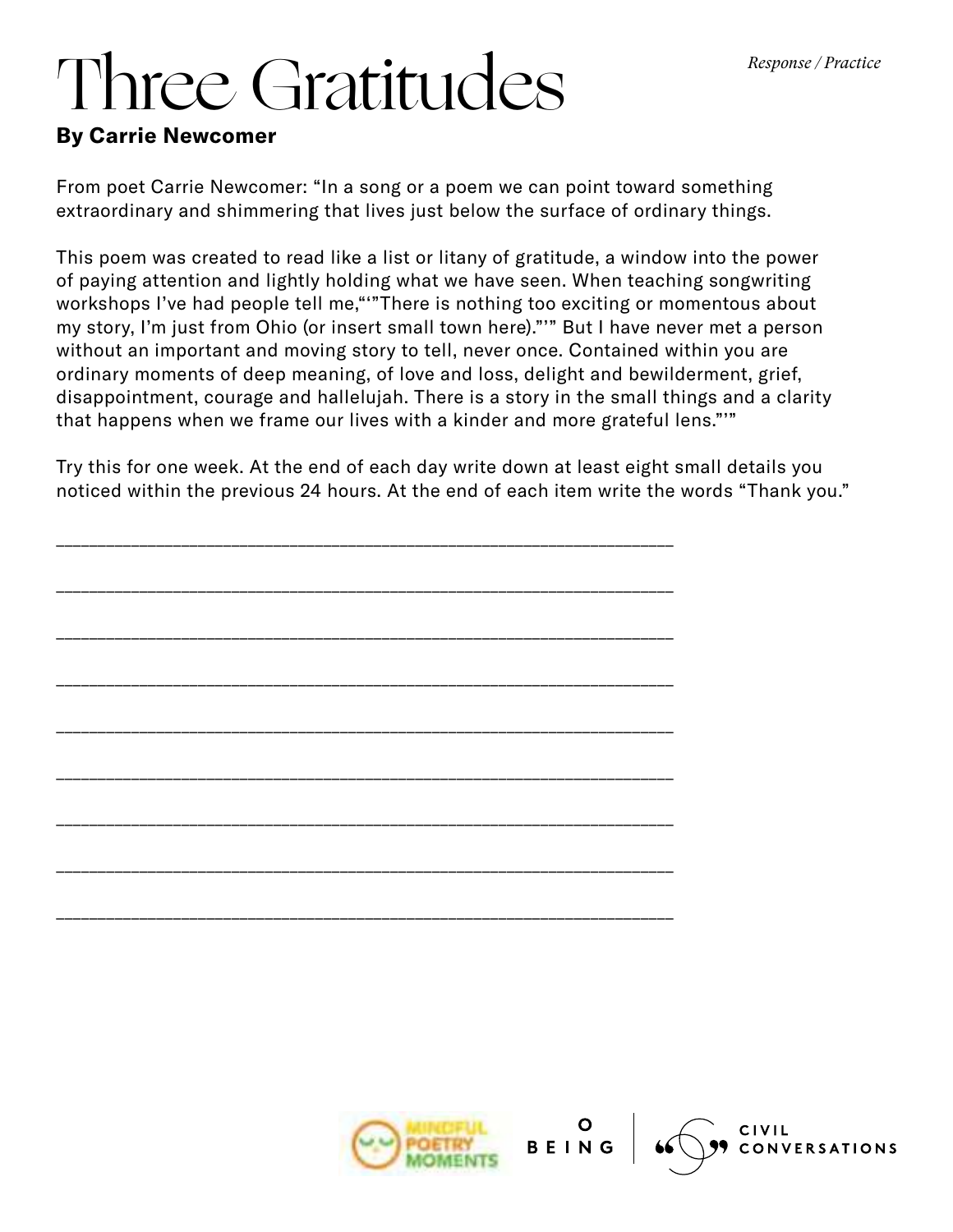

This poetry lesson was created by **[Mindful Music Moments](https://www.thewell.world/mindful-music/become-a-mindful-music-moments-school-partner)** in collaboration with [The On Being Project](https://onbeing.org) for National Poetry Month 2020. Each week offers students and teachers alike the chance to pause and reflect on poetry's ability to encounter ourselves, the world, and the mystery of each other.

#### **About The Poet:**

Listen to [On Being's](https://onbeing.org/programs/gregory-orr-shaping-grief-with-language/)  [episode](https://onbeing.org/programs/gregory-orr-shaping-grief-with-language/) with Gregory Orr and find additional resources and poems. *NOTE: Adults please review this episode in advance. Orr talks about difficult things in his life.*

#### **Poetry Prompt:**

Gregory Orr wrote to you about this poem. He talks about "stealing" from the English Romantic poet William Wordsworth. There is a practice in poetry to dedicate a poem to another poet by using a subtitle to the poem in this format: "After Gregory Orr." You'll find Orr's full writing to you and the response template in your additional resources.

**Poem:** "Let's Remake the World with Words" **Poet:** Gregory Orr **Written:** 2005 **Partner:** The On Being Project

#### **Gregory Orr is the author of more than 10 collections of poetry and several volumes of essays, criticism, and memoir. Gregory Orr is a master of the short, personal lyric.**

Day 1: For our first day, let's settle into listening to this poem. What does it make you think about? How does it make you feel?

Day 2: Gregory Orr says this poem is about reexperiencing the "reality of the world with some emotional intensity and excitement." As you listen today, look around the room you are in as though it is a very important place and you are seeing it for the first time.

Day 3: In this poem, when Gregory Orr writes about the "dust of custom," he is referring to the poet William Wordsworth. Today, think of a person, place, or other thing deserving of fresh consideration, so they can shine again in your eyes and feel your gratitude toward them.

Day 4: In this poem, Gregory Orr asks us to pay attention to the details of our life. What or who do you want to pay more attention to in your life today?

Day 5: Today, imagine that the world was remade as you wish it to be. What would it look like? How would it feel? What words would you use to remake your world?



**BEING** 

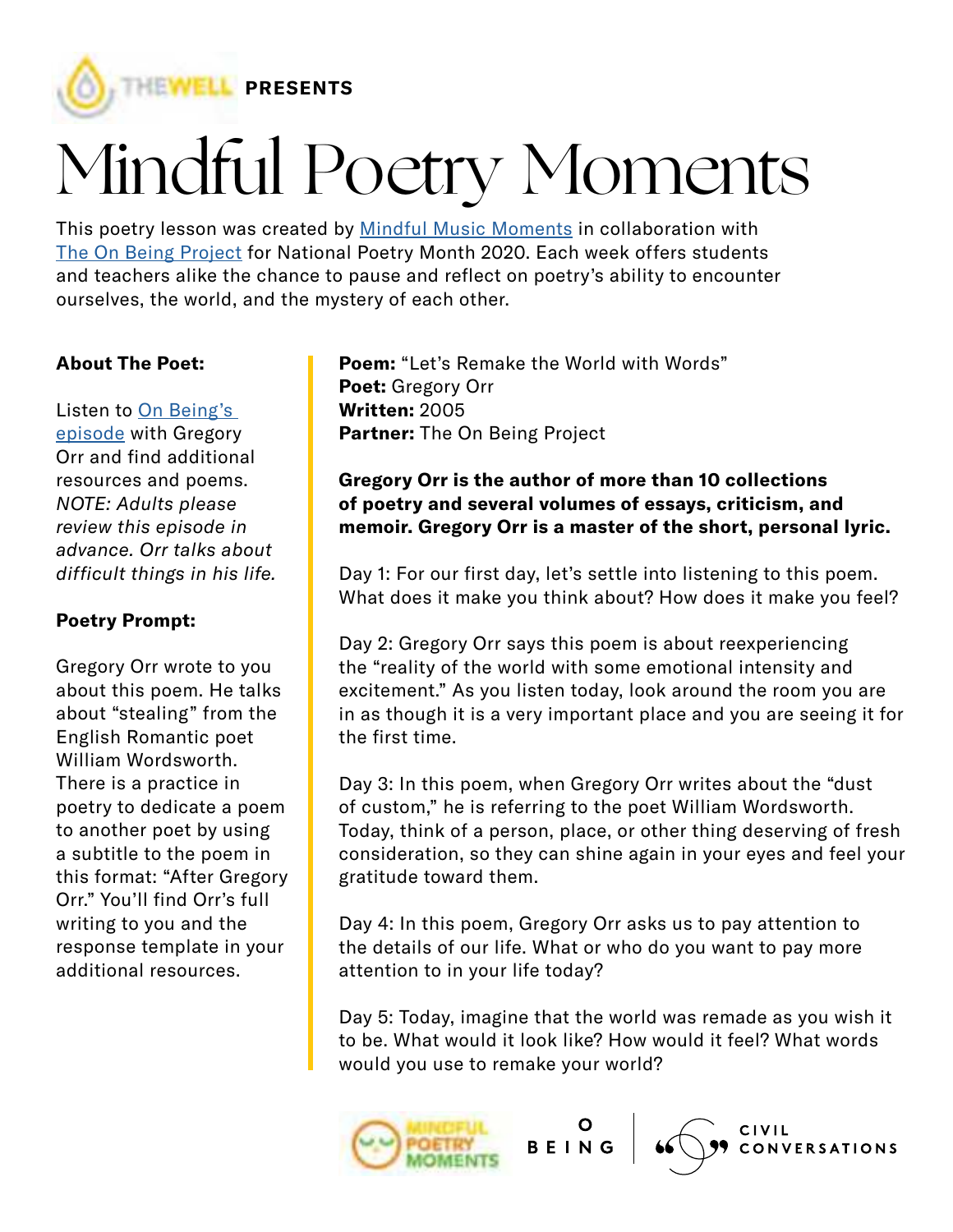### **By Gregory Orr** Lets Remake the World with Words

Let's remake the world with words. Not frivolously, nor To hide from what we fear, But with a purpose.

 Let's, As Wordworth said, remove "The dust of custom" so things Shine again, each object arrayed In its robe of original light.

And then we'll see the world As if for the first time, As once we gazed at the beloved Who was gazing at us.





CIVIL<br>CONVERSATIONS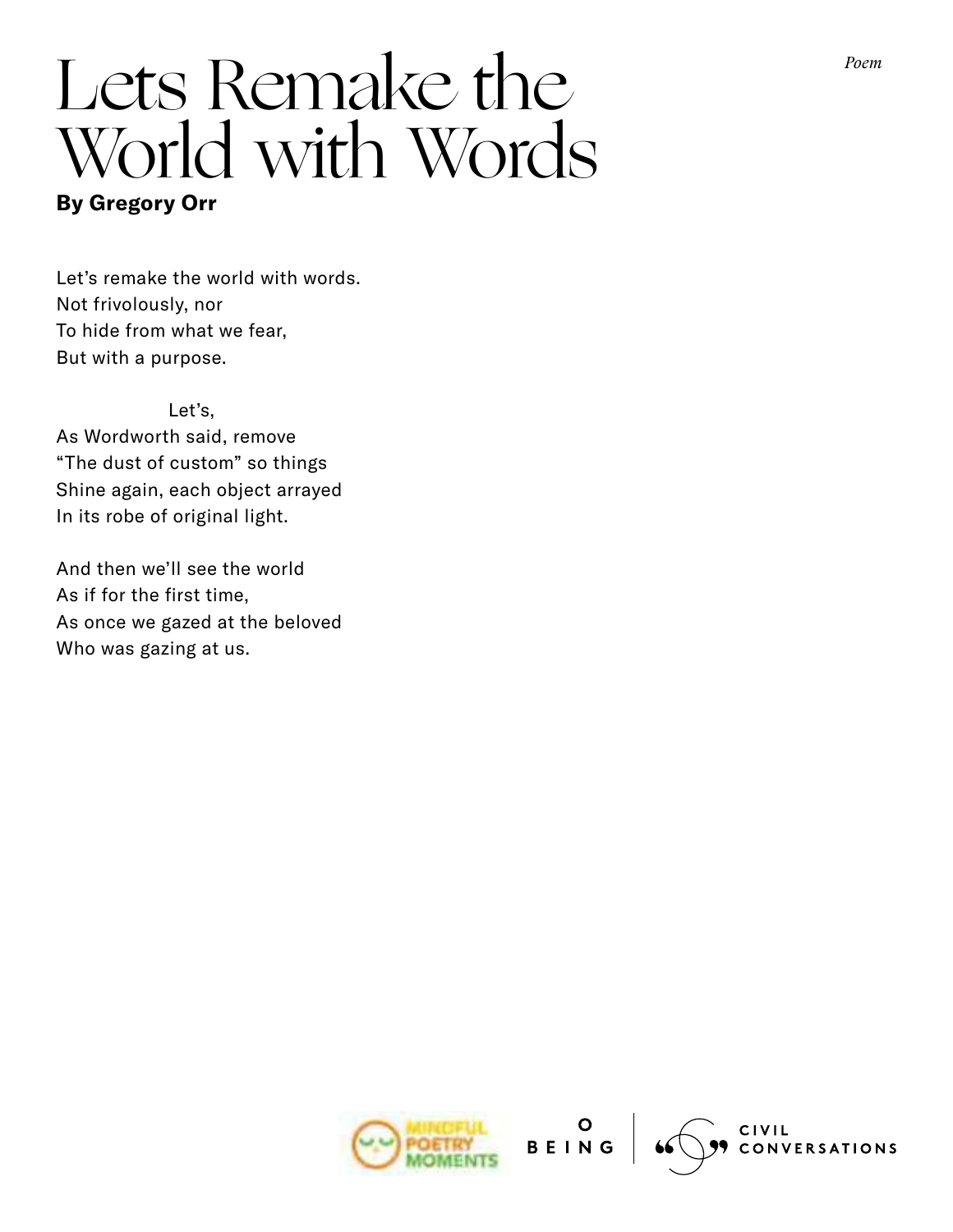### Lets Remake the World with Words **By Gregory Orr**

We have created a template for you based on Gregory Orr's "Let's Remake the World with Words" poem.

After Gregory Orr.

Lets.





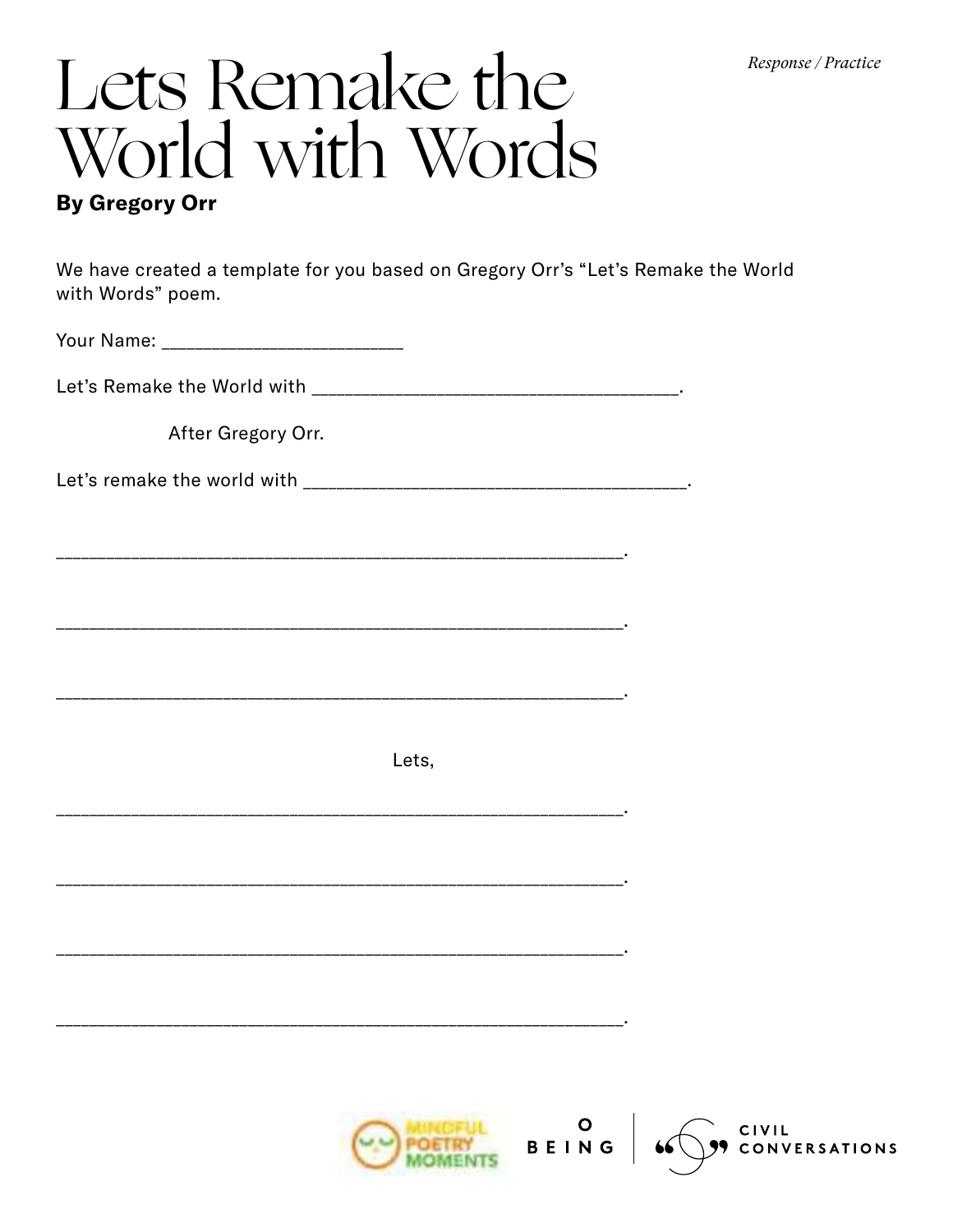### Lets Remake the World with Words **By Gregory Orr**

When poets talk about poems (especially their own) it almost always has nothing to do with how the poems got written. I don't think about what my poem means when I write it, I just write the words down and see how they sound and if they seem interesting. BUT if I look at my poem later (now) and think about what's going on in it, what it might be after, then I can end up with something like this:

"To remake the world with words"—to become aware of the world that we inhabit everyday -- to wipe away the dust of "everydayness" that has us not seeing things that are around us, not seeing or feeling the world we live in. The way sometimes after a heavy rain when the sun comes out everything seems washed and fresh and radiant. And, for a poet, to use words to "remake" the world—to make us aware of the world again in all its intensity of just being there: so that somehow words that notice and name and describe the world we live in could be like that rain followed by sun: make the world (our world) radiant again, as if the meaning (and beauty?) that's in things could shine out—or, in the metaphor of the poem—the things of the world (our world) could be dressed again in their robes of light—their original dazzle and wonder as when a child sees something and the wonder of it fills them and shines out of their face.

To remake the world (with words) means to me to re-experience the reality of the world with some emotional intensity and excitement. Most of the time most of us (me included) kind of sleepwalk through our lives and the world we walk through. We don't "see" the things that are around us, they just kind of glide by (or they are covered with "the dust of custom"—that is, we're so used to seeing them, so "accustomed" to them that we don't see them anymore) (plus I like to say "dust of custom"—it makes a nice sound in my mouth, which I guess is why Wordsworth came up with it and why I "stole" it from his prose essay where I found it. Poets steal from other poets in order to keep ideas and phrases alive—Wordsworth's idea, his big idea, was to look at and enjoy the natural world—trees, streams, hills—the kinds of things he loved playing in as a kid in rural England—that's how Wordsworth "invented" nature and the joys/pleasures/wonders of childhood for us—he "invented them" in his poems—he "remade the world with words" and gave us (two hundred years later) the gift of enjoying the natural world, enjoying a walk in woods or a park—gave us the "rebirth" or "renewal" that comes with becoming aware of simple and everyday things again.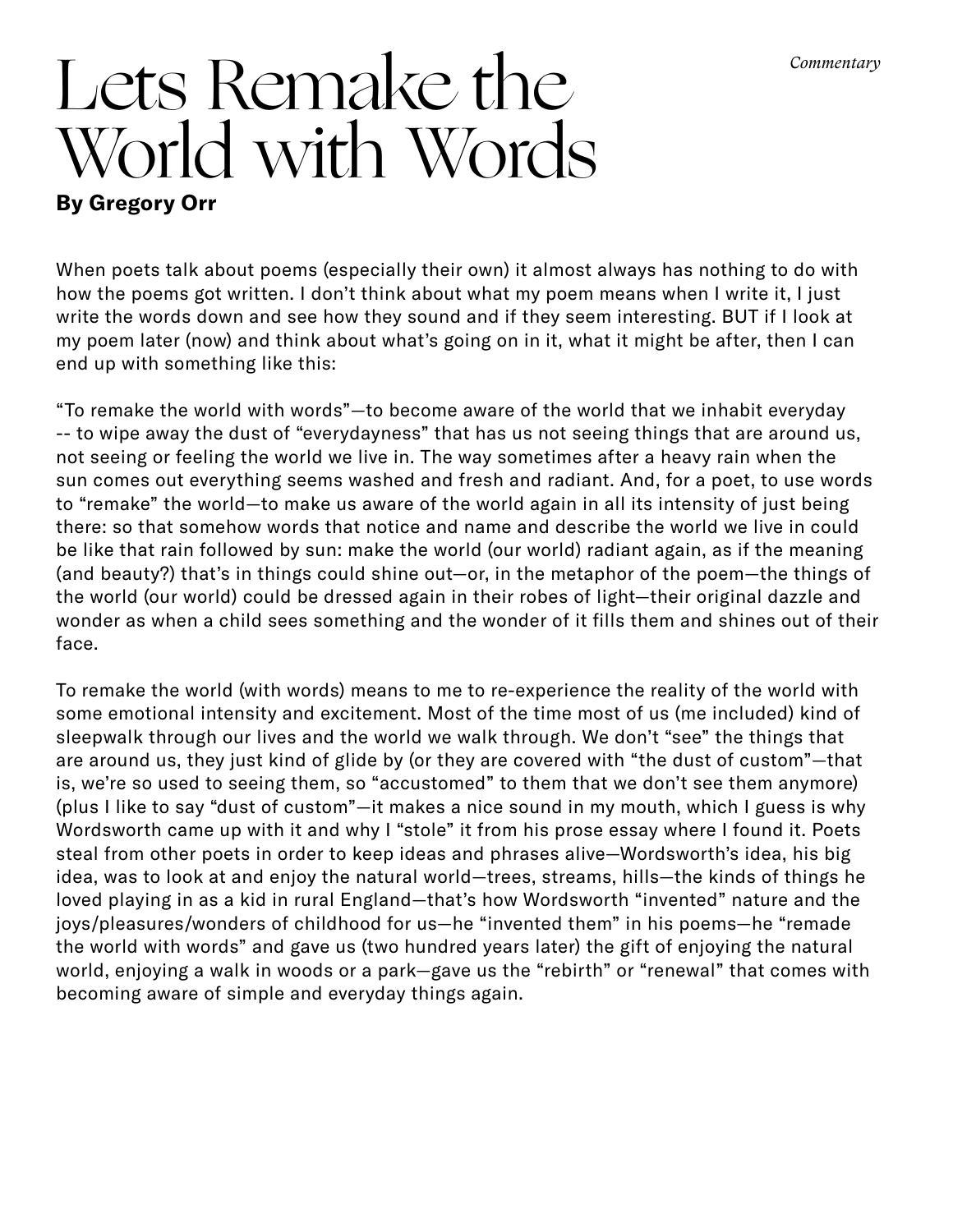### Lets Remake the World with Words **By Gregory Orr**

This poem is about "seeing" things. Another short poem of mine that's similar in implication is about hearing:

 To be alive! Not just The carcass but the spark. That's crudely put, but…

 If we're not supposed to dance Why all this music?

To be vitally alive, we need to see and hear clearly—with eyes, ears, words, body and spirit. So it seems to me. (in this poem, I loved the sound of "carcass" and "spark" near each other that pleasure in sounds is part of poetry's meanings). In this poem "dancing" is equivalent to "remaking the world with words" in the earlier poem.

If we can get back to the intensity of things shining (and singing) it will be equivalent to looking at someone with love who is looking back at us with love. To "see" something isn't necessarily a one-way street of us looking at it. If we are really alive, really open to life, then in certain moments it feels as if the things in the world are also looking at us: "as once we gazed at the beloved/ who was gazing at us." This is not logically true, but it is emotionally/ imaginatively or spiritually true, or so the words of the poem seem to say.

Gregory Orr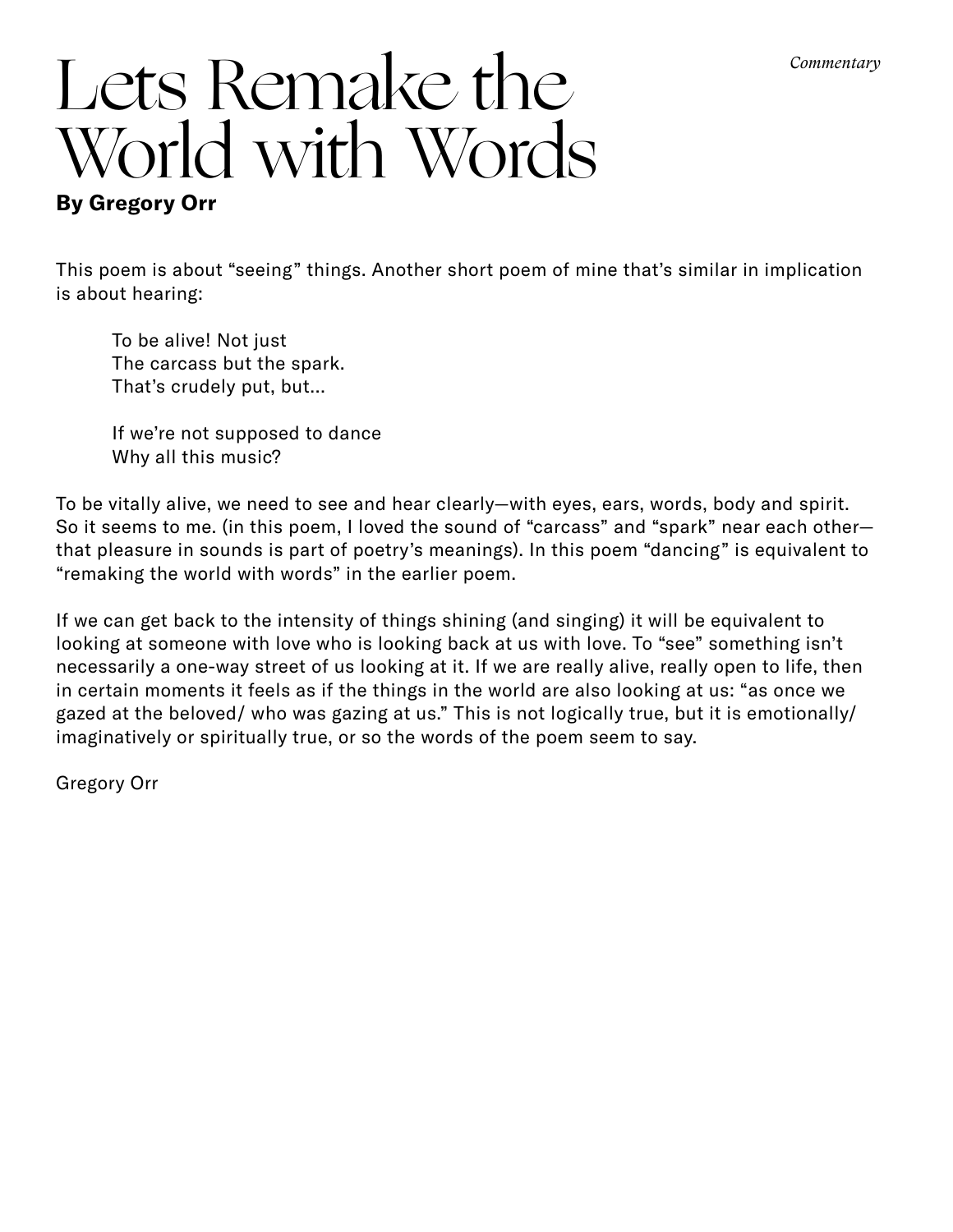

This poetry lesson was created by **[Mindful Music Moments](https://www.thewell.world/mindful-music/become-a-mindful-music-moments-school-partner)** in collaboration with [The On Being Project](https://onbeing.org) for National Poetry Month 2020. Each week offers students and teachers alike the chance to pause and reflect on poetry's ability to encounter ourselves, the world, and the mystery of each other.

#### **About The Poet:**

Listen to the [Poetry Unbound](https://onbeing.org/programs/a-poem-about-what-grounds-you/#transcript) episode about this poem.

#### **Poetry Prompt:**

Aimee Nezhukumatathil opens the poem with "Breathe deep" as an expression of grounding in an uncomfortable situation.

Take a moment to think about a time when you needed to be brave. Then try to write a poem that starts with the same phrase "Breathe deep.".

Poem: "On Listening to Your Teacher Take Attendance" **Poet:** Aimee Nezhukumatathil **Written:** 2018 **Partner:** The On Being Project

**Aimee Nezhukumathil (neh-zoo-kuh-muh-tah-til) was born in Chicago and has written numerous award-winning books of poetry. In this poem, "On Listening to Your Teacher Take Attendance," she introduces the theme of multicultural identity, girlhood grace and the feelings of otherness as her teacher mispronounces her non-Western name.**

Day 1: For our first day, let's just settle into listening to this poem. Breathe deep and notice how it makes you feel.

Day 2: The poem begins with the poet taking a deep breath and noticing the smells of the classroom she's in. Today, while you listen, can you notice the smells around you?

Day 3: This poem talks about the experience of thinking about happy things when one feels uneasy. What happy things do you think about when you feel unsettled or uneasy?

Day 4: Aimee Nezhukumatathil gathers strength in the poem by remembering how she is loved. What is a memory of love that gives you strength?

Day 5: This is our last day listening to "On Listening to Your Teacher Take Attendance." Today, notice today something new in this poem. What is it?



BEING

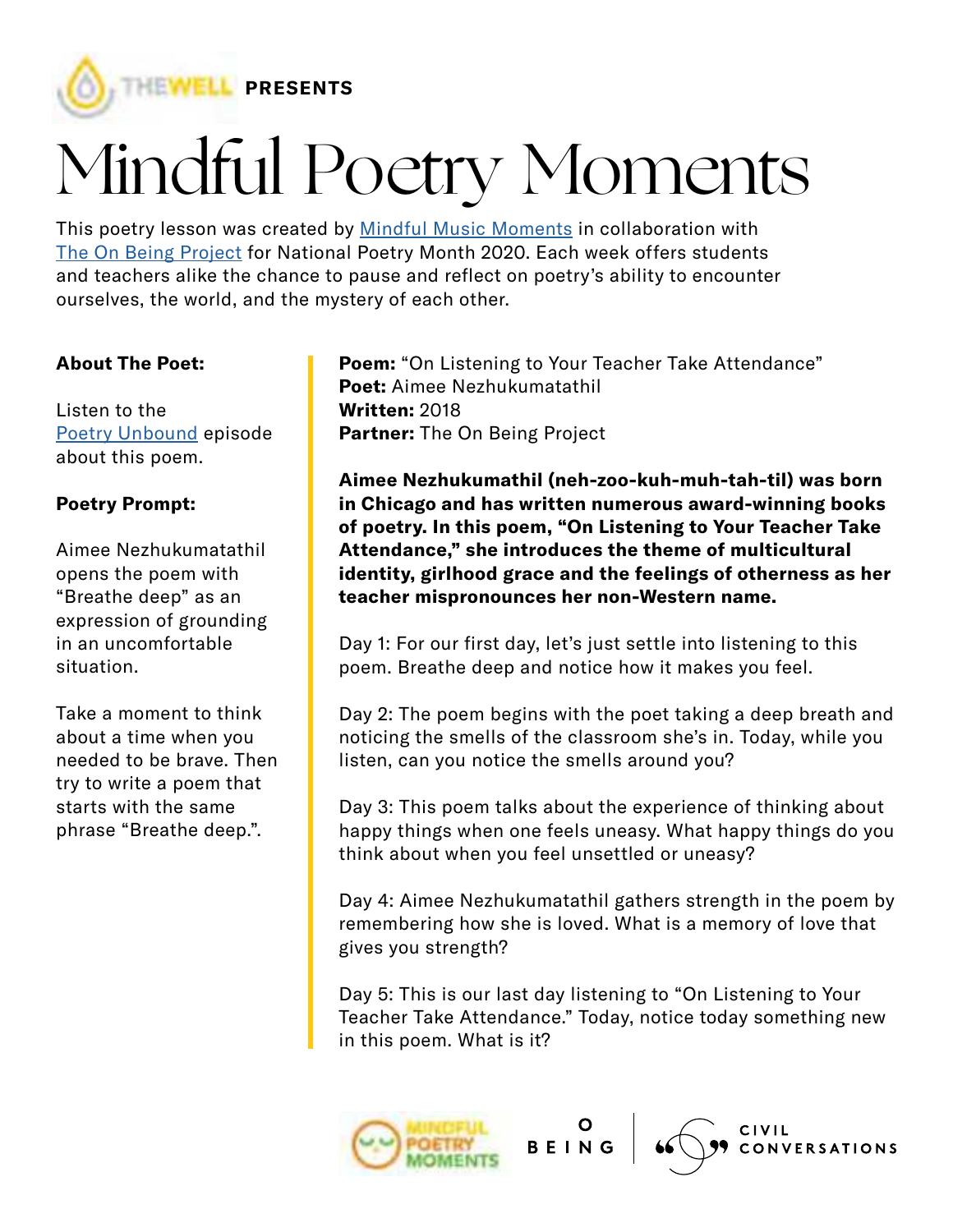### **On Listening to Your** Teacher Take Attendance

#### **By Aimee Nezhukumatahil**

Breathe deep even if it means you wrinkle your nose from the fake-lemon antiseptic

of the mopped floors and wiped-down doorknobs. The freshly soaped necks

and armpits. Your teacher means well, even if he butchers your name like

he has a bloody sausage casing stuck between his teeth, handprints

on his white sloppy apron. And when everyone turns around to check out

your face, no need to flush red and warm. just picture all the eyes as if your classroom

is one big scallop with its dozens of icy blues and you will remember that winter your family

took you to the China Sea and you sank your face in it to gaze at baby clams and sea stars

the size of your outstretched hand. And when all those necks start to crane, try not to forget

someone once lathered their bodies, once patted them dry with a fluffy towel after a bath, set out their clothes

for the first day of school. Think of their pencil cases from third grade, full of sharp pencils, a pink pearl eraser.

Think of their handheld pencil sharpener and its tiny blade.



O<br>BEING

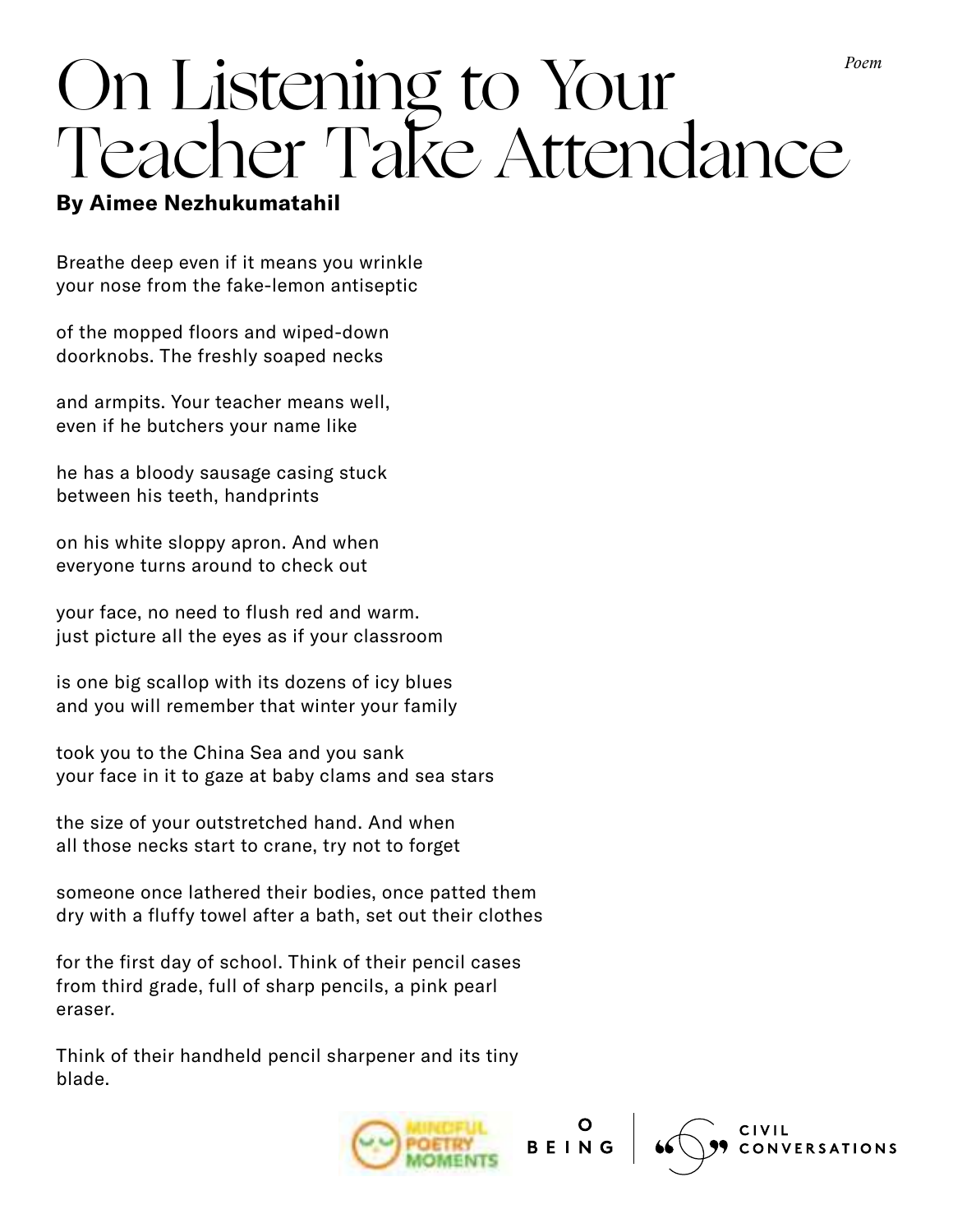### On Listening to Your<br>Teacher Take Attendance Response / Practice

#### **By Aimee Nezhukumatahil**

Aimee Nezhukumatathil opens the poem with "Breathe deep" as an expression of grounding in an uncomfortable situation. Take a moment to think about a time when you needed to be brave. Then try to write a poem that starts with the same phrase "Breathe deep."

Use this idea to write a poem of your own.

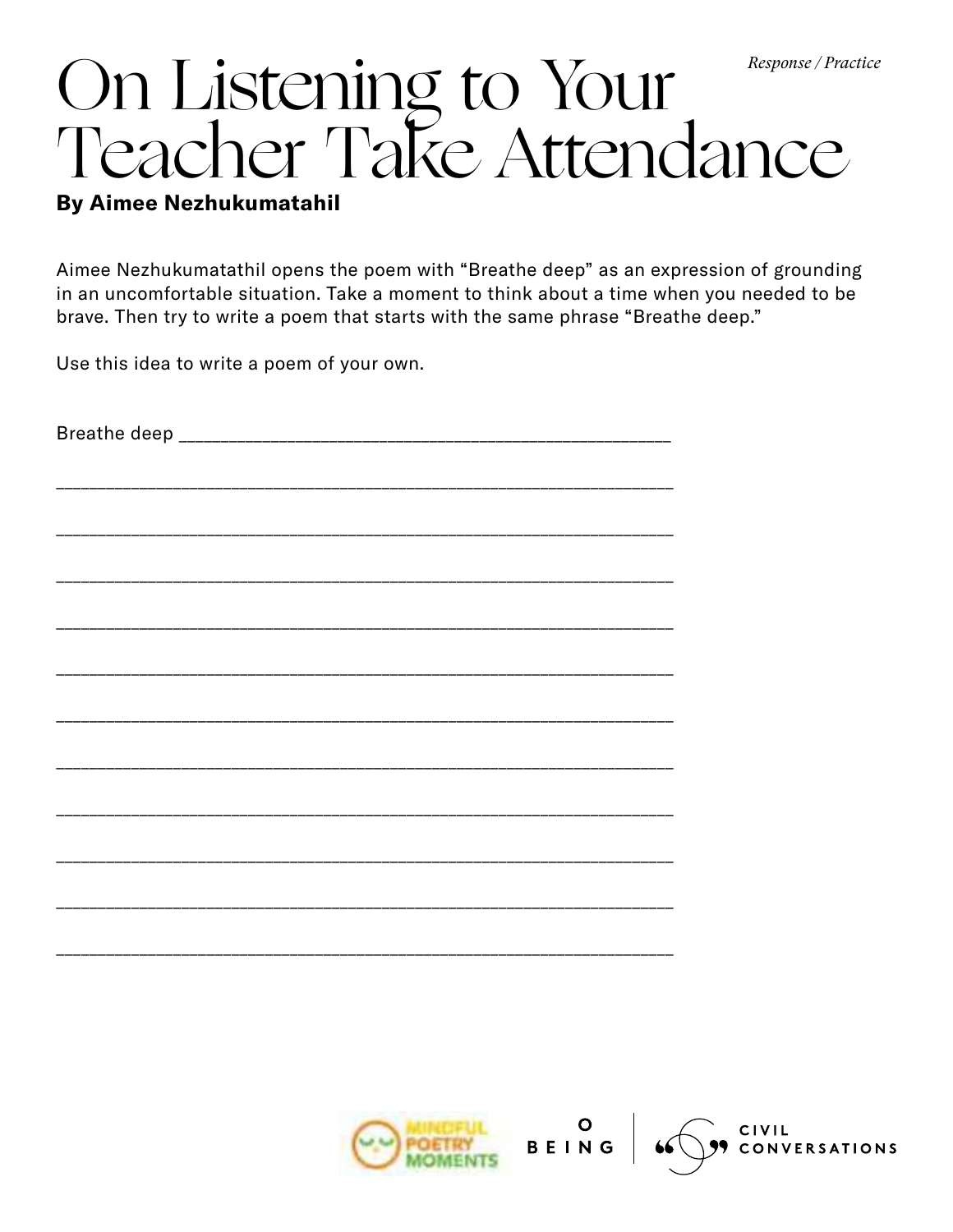

This poetry lesson was created by **[Mindful Music Moments](https://www.thewell.world/mindful-music/become-a-mindful-music-moments-school-partner)** in collaboration with [The On Being Project](https://onbeing.org) for National Poetry Month 2020. Each week offers students and teachers alike the chance to pause and reflect on poetry's ability to encounter ourselves, the world, and the mystery of each other.

#### **About The Poet:**

Listen to [On Being's](https://onbeing.org/programs/naomi-shihab-nye-your-life-is-a-poem-mar2018/)  [episode](https://onbeing.org/programs/naomi-shihab-nye-your-life-is-a-poem-mar2018/) with Naomi Shihab Nye and find additional resources and poems.

#### **Poetry Prompt:**

Naomi Shihab Nye wrote: "When you're in a very quiet place, when you're remembering, when you're savoring an image, when you're allowing your mind calmly to leap from one thought to another, that's a poem."

Use this idea to write a poem of your own.

**Poem:** "Alive" **Poet:** Naomi Shihab Nye **Written:** 2011 **Partner:** The On Being Project

**Naomi Shihab Nye was born in St. Louis, Missouri. She describes herself as a "wandering" poet, having spent the last 40 years traveling around the world to lead writing workshops and inspiring students of all ages.** 

Day 1: On our first day with this poem, let's just listen. What strikes you most about this poem? What do you notice right away?

Day 2: This poem features a series of questions posed to people, the Board of Education and even a dog. As you listen today, notice what you think the questions have in common.

Day 3: Have you ever said something untrue to a brother, sister or friend that hurt them, even if you didn't mean it to? Have you ever had something that was hard to give away, even if it shouldn't be (like the old milk in the poem)? Consider those things as you listen today.

Day 4: The title of this poem is "Alive." Could you guess why?

Day 5: As you listen to this poem today, think about someone who would enjoy hearing it or reading it. Who would you give this poem-gift to and why?



O<br>BEING

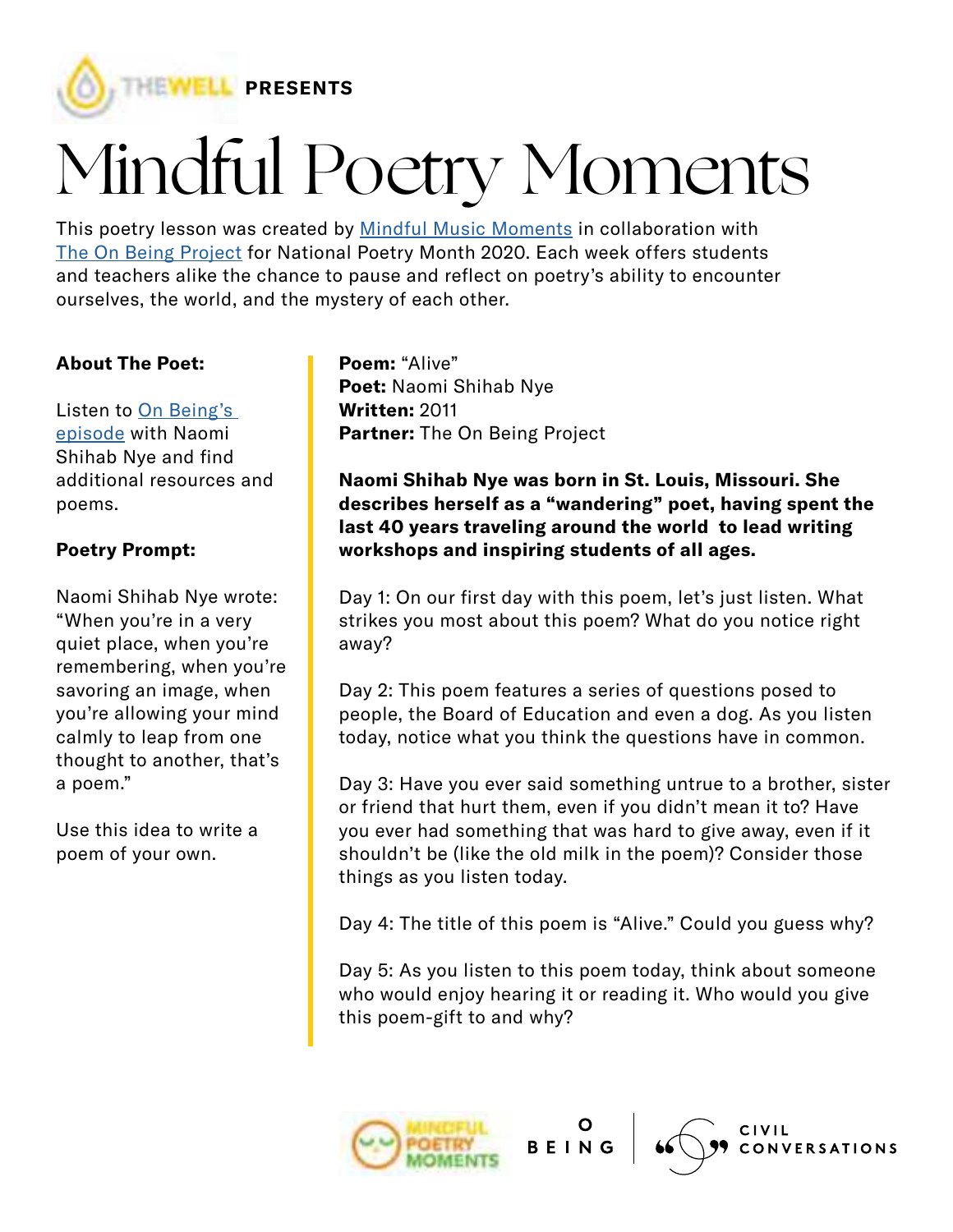

Dear Abby, said someone from Oregon, I am having trouble with my boyfriend's attachment to an ancient gallon of milk still full in his refrigerator. I told him it's me or the milk, is this unreasonable? Dear Carolyn, my brother won't speak to me because fifty years ago I whispered a monkey would kidnap him in the night to take him back to his true family but he should have known it was a joke when it didn't happen, don't you think? Dear Board of Education, no one will ever remember a test. Repeat. Stories, poems, projects, experiments, mischief, yes, but never a test. Dear Dog Behind the Fence, you really need to calm down now. You have been barking every time I walk to the compost for two years and I have not robbed your house. Relax. When I asked the man on the other side if you bother him too, he smiled and said no, he makes me feel less alone. Should I be more worried about the dog or the man?





CONVERSATIONS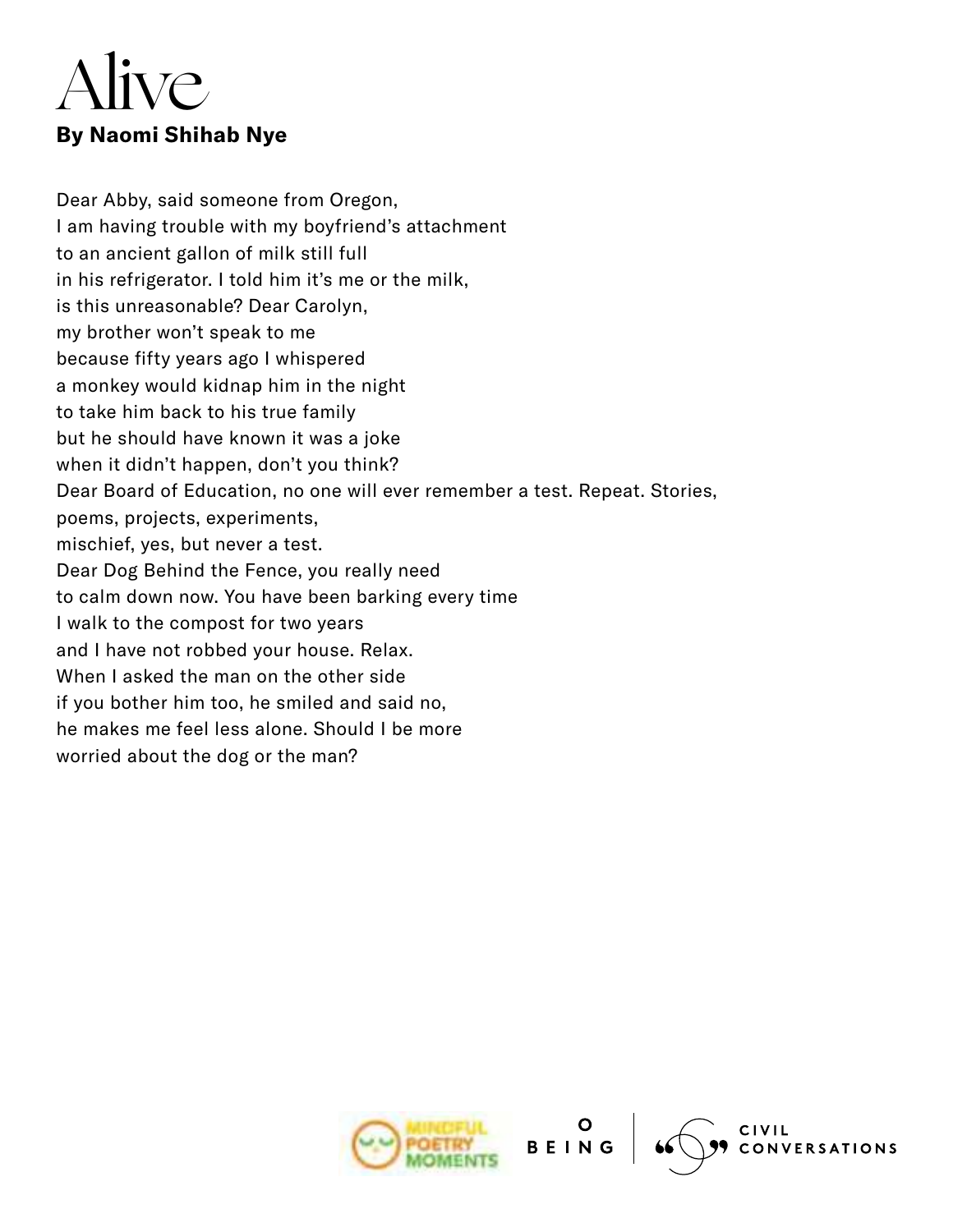CIVIL<br>CONVERSATIONS



Naomi Shihab Nye wrote: "When you're in a very quiet place, when you're remembering, when you're savoring an image, when you're allowing your mind calmly to leap from one thought to another, that's a poem."

Use this idea to write a poem of your own.

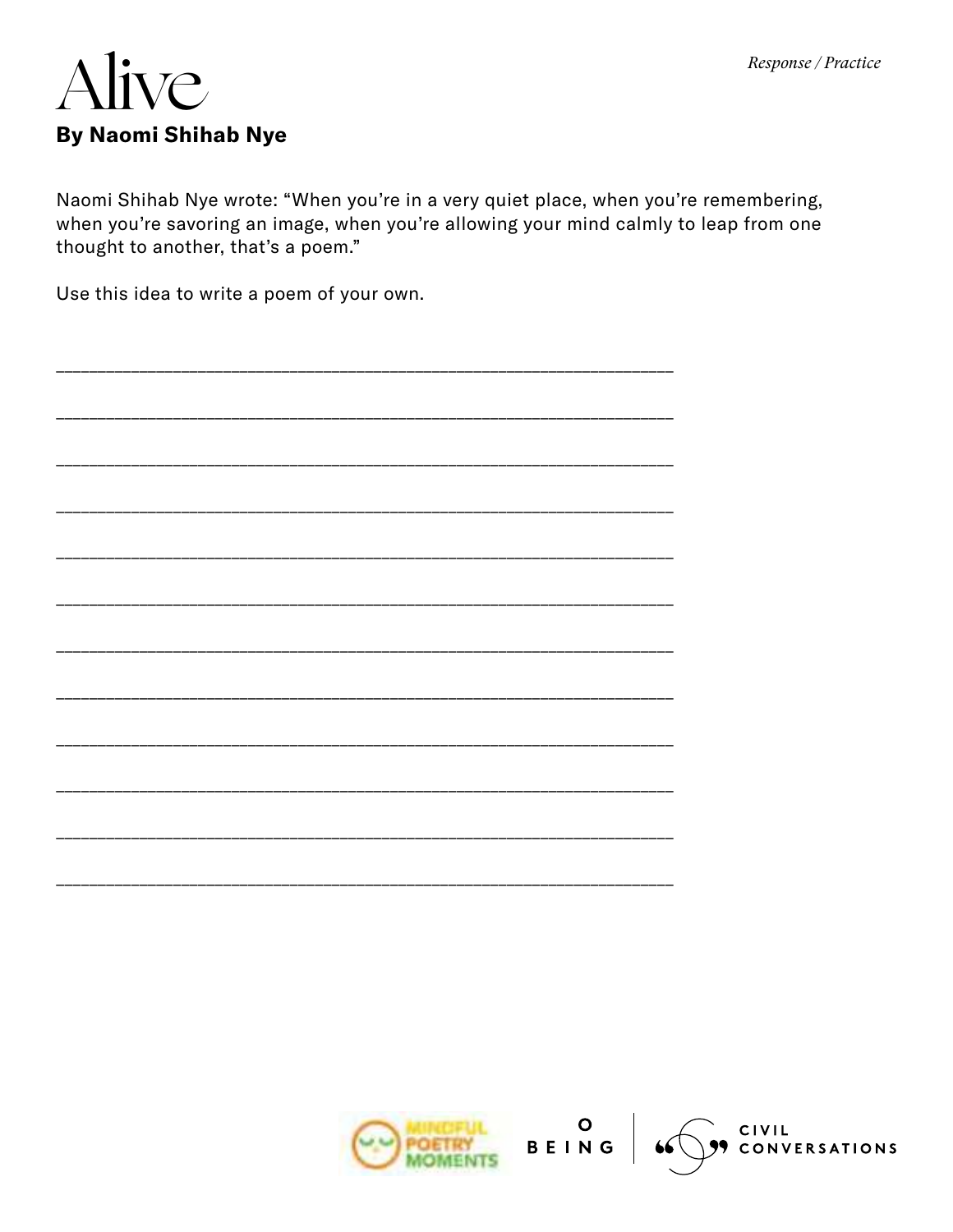

This poetry lesson was created by **[Mindful Music Moments](https://www.thewell.world/mindful-music/become-a-mindful-music-moments-school-partner)** in collaboration with [The On Being Project](https://onbeing.org) for National Poetry Month 2020. Each week offers students and teachers alike the chance to pause and reflect on poetry's ability to encounter ourselves, the world, and the mystery of each other.

#### **About The Poet:**

Listen to the [Poetry Unbound](https://onbeing.org/programs/a-poem-for-what-you-learn-alone/) episode about this poem.

#### **Poetry Prompt:**

We have all experienced the feeling of missing out when absent from school. We created a poetry template to explore these worries in a similar style to Brad Aaron Modlin's.

**Poem:** "What You Missed That Day You Were Absent from Fourth Grade" **Poet:** Brad Aaron Modlin **Written:** 2016 **Partner:** The On Being Project

#### **Brad Aaron Modlin is the Chair of Creative Writing at the University of Nebraska at Kearney. He holds a PhD from Ohio University and an MFA from Bowling Green State.**

Day 1: Let's just settle into listening to this poem. What does it make you think about? How does it make you feel?

Day 2: This poem has to do with being absent from school. What does it feel like when you have to miss school or another social event?

Day 3: The poem reflects on life lessons the poet wishes he would have learned in school but had to learn on his own. What is a life lesson you have had to learn that no one taught you?

Day 4: Brad Aaron Modlin wrote to us about this poem, he said "Maybe you have feelings and big questions that are hard to talk about. Maybe you sometimes stay awake worrying instead of sleeping. Or you think your life could be more peaceful than it is. Those nights are part of what this poem is about." As you listen today, perhaps look around at the other people in the room or think about people that you know, that they too have these feelings and thoughts.

Day 5: In the poem, Modlin writes, "The English lesson was that I am is a complete sentence." How does it make you feel to say "I am" as a complete sentence.



CONVERSATIONS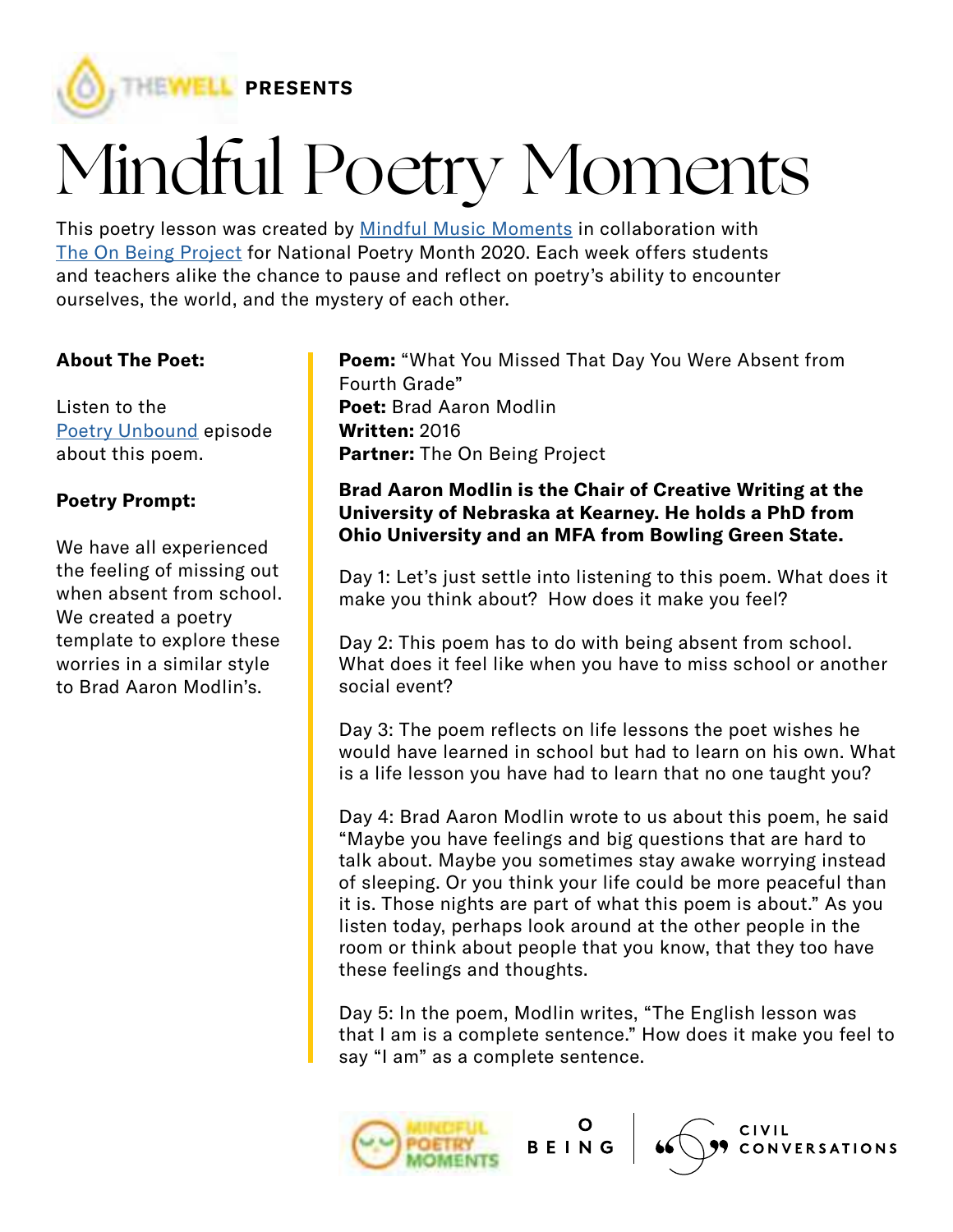### What You Missed That Day You Were Absent from Fourth Grade *Poem*

#### **By Brad Aaron Modlin**

Mrs. Nelson explained how to stand still and listen to the wind, how to find meaning in pumping gas,

how peeling potatoes can be a form of prayer. She took questions on how not to feel lost in the dark

After lunch she distributed worksheets that covered ways to remember your grandfather's

voice. Then the class discussed falling asleep without feeling you had forgotten to do something else—

something important—and how to believe the house you wake in is your home. This prompted

Mrs. Nelson to draw a chalkboard diagram detailing how to chant the Psalms during cigarette breaks,

and how not to squirm for sound when your own thoughts are all you hear;also, that you have enough.

The English lesson was that I am is a complete sentence.

And just before the afternoon bell, she made the math equation look easy. The one that proves that hundred of questions,

and feeling cold, all those nights spent looking for whatever it was you lost, and the one person

add up to something.



O<br>BEING



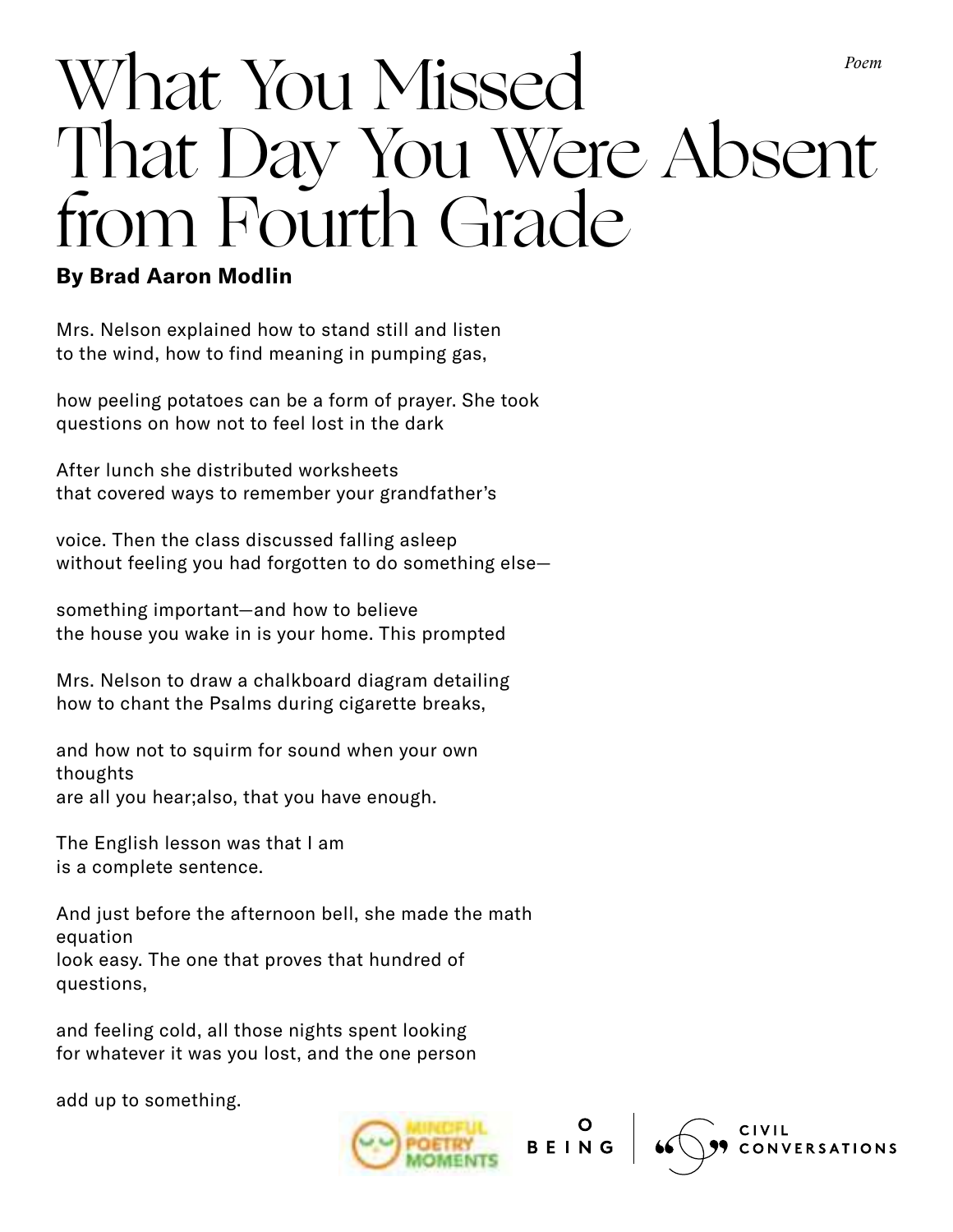### What You Missed Response / Practice That Day You Were Absent from Fourth Grade

#### **By Brad Aaron Modlin**

We have created a template for you based on Brad Aaron Modlin's What You Missed That Day You Were Absent From Fourth Grade poem.

| What I Missed That Day I Was Absent From ____ Grade by ___________________. (Your name) |                   |                                      |
|-----------------------------------------------------------------------------------------|-------------------|--------------------------------------|
| My teacher explained how                                                                |                   |                                      |
| She took questions on                                                                   |                   |                                      |
| After lunch she distributed                                                             |                   |                                      |
| And the class discussed the importance of                                               |                   |                                      |
| And just before the afternoon bell                                                      |                   |                                      |
|                                                                                         | O<br><b>BEING</b> | <b>CIVIL</b><br><b>CONVERSATIONS</b> |